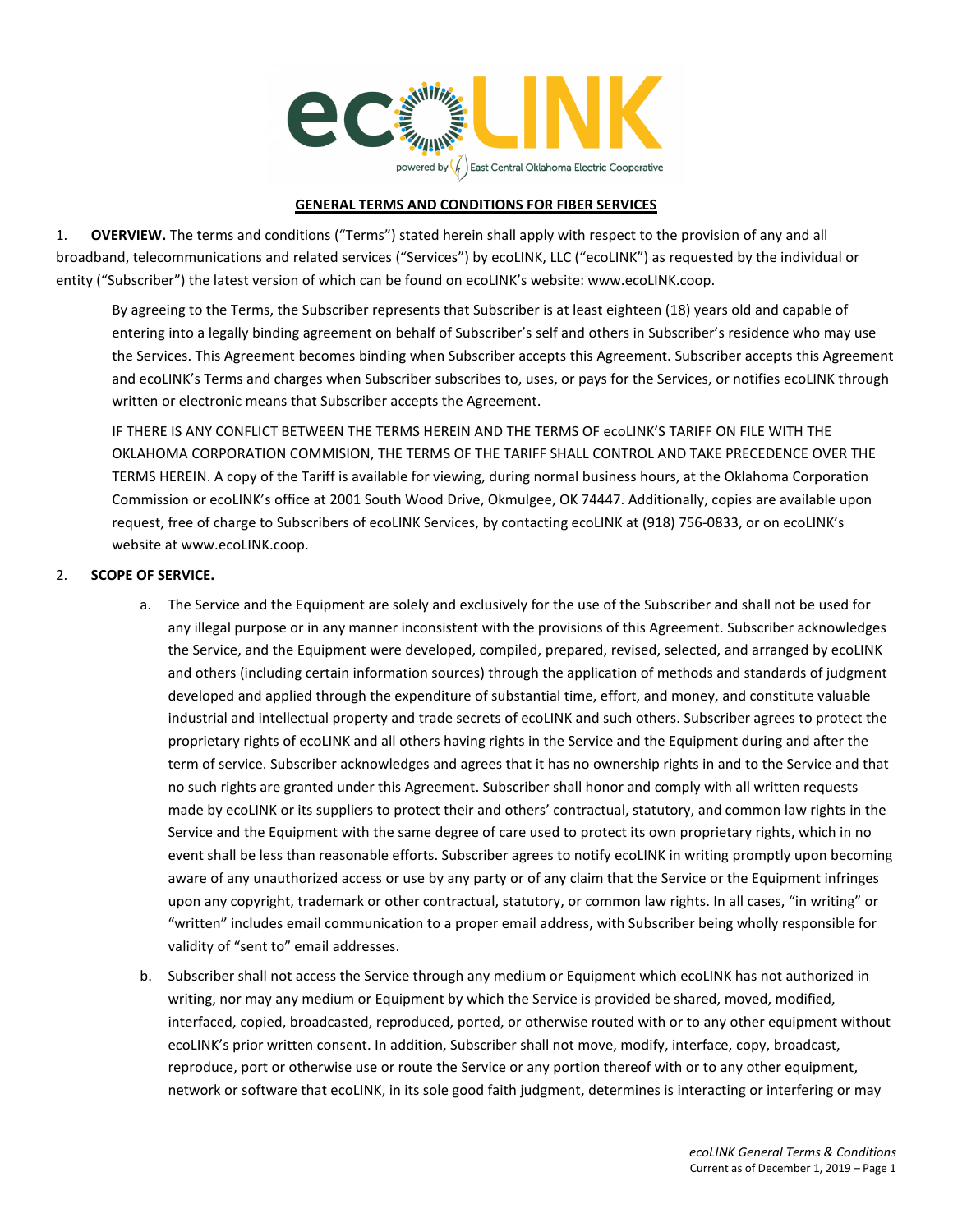interact or interfere with the performance of the Service or any portion thereof and, from time to time, upon ecoLINK's request therefore, Subscriber shall promptly notify ecoLINK in writing of any and all such equipment, network and software. Service expressly provided by ecoLINK for operation on Subscriber's own equipment shall be furnished without warranty as to compatibility, fitness or performance with such equipment, and Subscriber shall bear all cost and responsibility for such equipment. Unauthorized access or use of internet access Service is unlawful and ecoLINK and its suppliers shall have all rights provided by law to prevent such access or use, and to collect damages in such event. Subscriber agrees to notify ecoLINK in writing promptly upon becoming aware of any unauthorized access or use. Subscriber shall not share, recompile, decompile, disassemble, reverse engineer, or make or distribute any other form of, or any derivative work from, the Services and/or the equipment. Subscriber may use the Service solely for its internal purposes and may not use the Service for any development purposes or to develop any applications, software or otherwise that could in any way interact or interfere with the performance of the Service or any portion thereof, except as ecoLINK may expressly permit under a separate development license with Subscriber.

- c. Subscriber shall not use any of ecoLINK's or its Affiliated Companies' trademarks, trade names or service marks in any manner which creates the impression that such names and marks belong to or are identified with Subscriber, and Subscriber acknowledges that it has no ownership rights in and to any of these names and marks.
- d. Subscriber acknowledges and agrees that ecoLINK may delegate certain responsibilities, obligations, and duties under or in connection with this Agreement to a third party or an Affiliated Company of ecoLINK, which may discharge those responsibilities, obligations, and duties on behalf of ecoLINK.

3. **TERM AND TERMINATION.** The following term and termination restrictions will apply based upon the level of service and classification of service that Subscriber subscribes to, as defined below:

- a. Residential:
	- i. The term of the Agreement shall commence upon the initial installation or activation of any Service and shall continue in full force and effect for the time period from month to month unless earlier terminated in accordance with the terms of the Agreement.
	- ii. Subscriber may terminate the Agreement by written, electronic (via SmartHub), or verbal notice to ecoLINK. ecoLINK may terminate the Agreement as allowed for in the current Tariffs, filed with the Oklahoma Corporation Commission. Subscriber shall pay to ecoLINK, immediately upon demand, all sums then due and unpaid at the time of termination. Subscriber may terminate Service upon completion of a minimum 12 months of service, an early termination fee may apply. Service may be terminated as follows:
		- 1. Telephone Cancellation: (918) 756-0833
		- 2. Electronic
			- a. email: info@ecoLINK.coop
			- b. SmartHub
			- c. Mail Cancellation: ecoLINK Cancel Service, PO Box 1178, Okmulgee, OK 74447
		- 3. Cancellations must include Subscriber's name, account number, service address, telephone number and date of desired cancellation. Subscribers are liable for all Services rendered by ecoLINK up to the time the account has been de-activated, and modem, router and any rented mesh units have been returned.
	- iii. Final bill will include a \$350 equipment charge. This fee will be refunded upon return of above noted equipment in good working condition.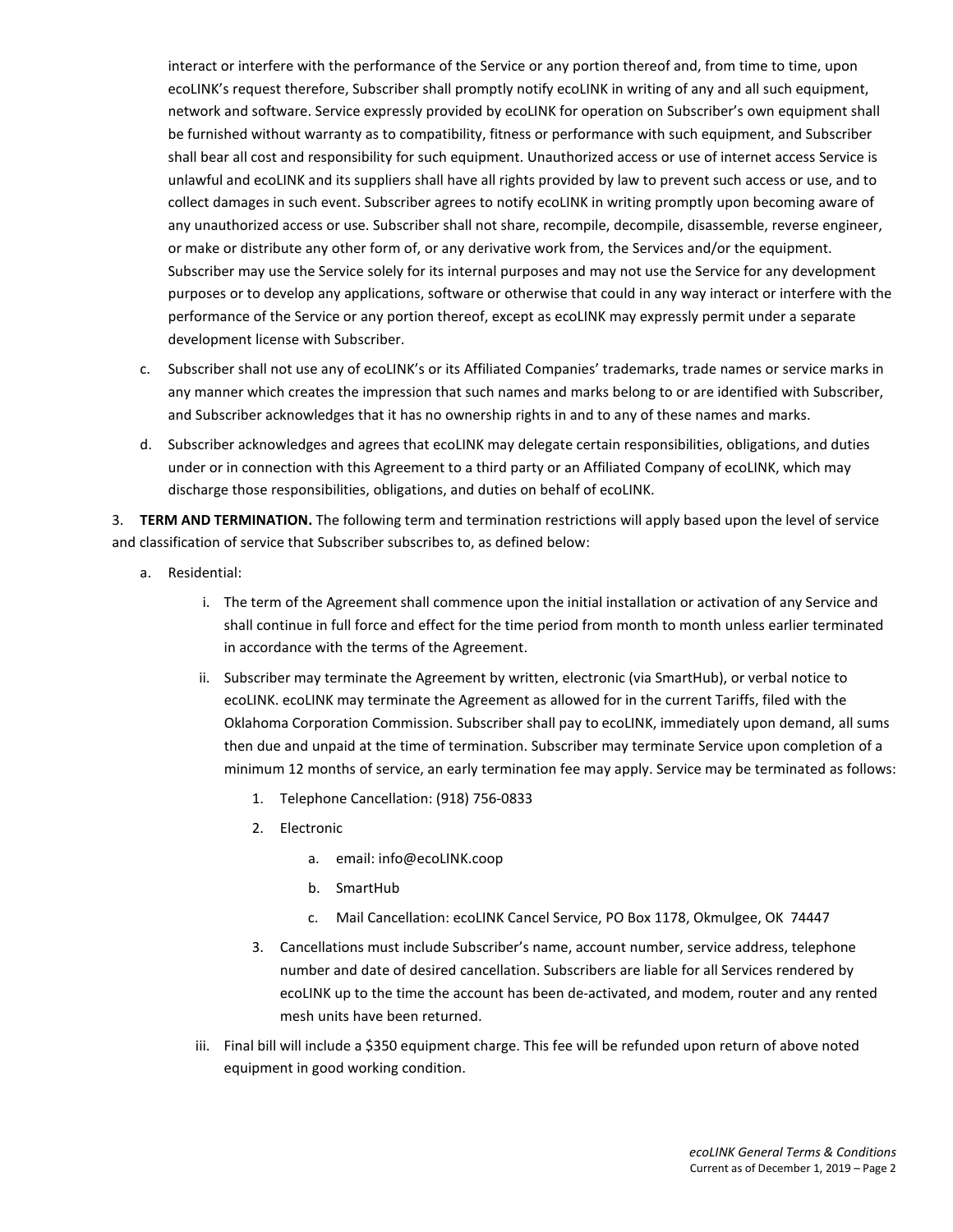- b. Enterprise and Small Business:
	- i. Unless 3 (b) (ii) below applies, Service is offered on a month-to-month basis that begins on the date ecoLINK activates Subscriber's Service, unless activation is delayed due to circumstances beyond the Subscriber's control – then the term starts once the impediment to activation is removed and ends on the day before the same date in the following month; but in all events, billing will commence within six (6) months of execution of the Agreement. Should Subscriber postpone the date of activation more than one time, a three-hundred and fifty dollars (\$350) charge per location for each and every postponement after the first postponement will be assessed, and ecoLINK is not obligated to grant a postponement of the activation date. Subsequent terms of this Agreement automatically renew monthly unless Subscriber gives ecoLINK notice of non-renewal at least ten (10) business days before the end of the monthly term in which the notice is given. Subscriber will also be responsible for the next full month's charges in the event Subscriber does not provide the requisite ten (10) business day notice of disconnection prior to the expiration of the then current term. Expiration of the term, suspension or disconnection of Service will not excuse Subscriber from paying all accrued and unpaid charges due under this Agreement.
	- ii. Some products/services are available under a Term Agreement. The Term Agreement starts on the day of the last billed new Service, or product (if applicable) whichever is later, and billing for Service commences when each Service is activated, unless activation is delayed due to circumstances beyond the Subscriber's control—then the billing starts once the impediment to activation is removed; but in all events, billing will commence within six (6) months of execution of the Agreement. Should Subscriber postpone the date of activation more than one time, a three-hundred fifty dollars (\$350) charge per location for each and every postponement after the first postponement will be assessed, and ecoLINK is not obligated to grant a postponement of the activation date. The Term Agreement will automatically renew for successive one (1) year terms thereafter (in each case, a "Renewal Term"), until terminated in accordance with the remaining terms of this Agreement.
	- iii. Either party may terminate a Term Agreement, for any reason or for no reason, at the end of the current term or any Renewal Term by providing the other party with not less than ninety (90) days prior written notice of termination.
	- iv. Either party may terminate a Term Agreement if the other party has committed a material breach of this Agreement, and such breach is not cured within thirty (30) days of the date the party in breach receives written notice of the breach. If ecoLINK terminates this Agreement under this Section 3 (b) (iv) Subscriber shall pay ecoLINK a termination fee equal to the sum of one hundred percent (100%) of the remaining minimum monthly fees that would have been incurred for the remainder of the Term of this Agreement (the "Termination Charge"), plus all fees incurred prior to the date of termination of services, plus any damages incurred by ecoLINK as a result of Subscriber's material breach.
	- v. Before the end of any term or the Renewal Term, and without Subscriber breaching this Agreement, Subscriber may terminate a Term Agreement with respect to all Services by written notification to ecoLINK. The Term Agreement shall terminate thirty (30) days thereafter, at which time Subscriber shall pay ecoLINK a termination charge equal to the sum of one hundred percent (100%) of the remaining minimum monthly fees that would have been incurred for the remainder of the Term of this Agreement (the "Termination Charge"), plus all fees incurred prior to the date of termination of services. Subscriber has a right to reduce its Services requested without penalty if the reduction is related to a decrease in the number of the Subscriber's employees utilizing the Services, and not to shift Services to a different provider.
	- vi. Final bill will include an equipment charge of a minimum of three hundred and fifty dollars (\$350). This fee will be refunded upon return of all ecoLINK owned equipment in good working condition.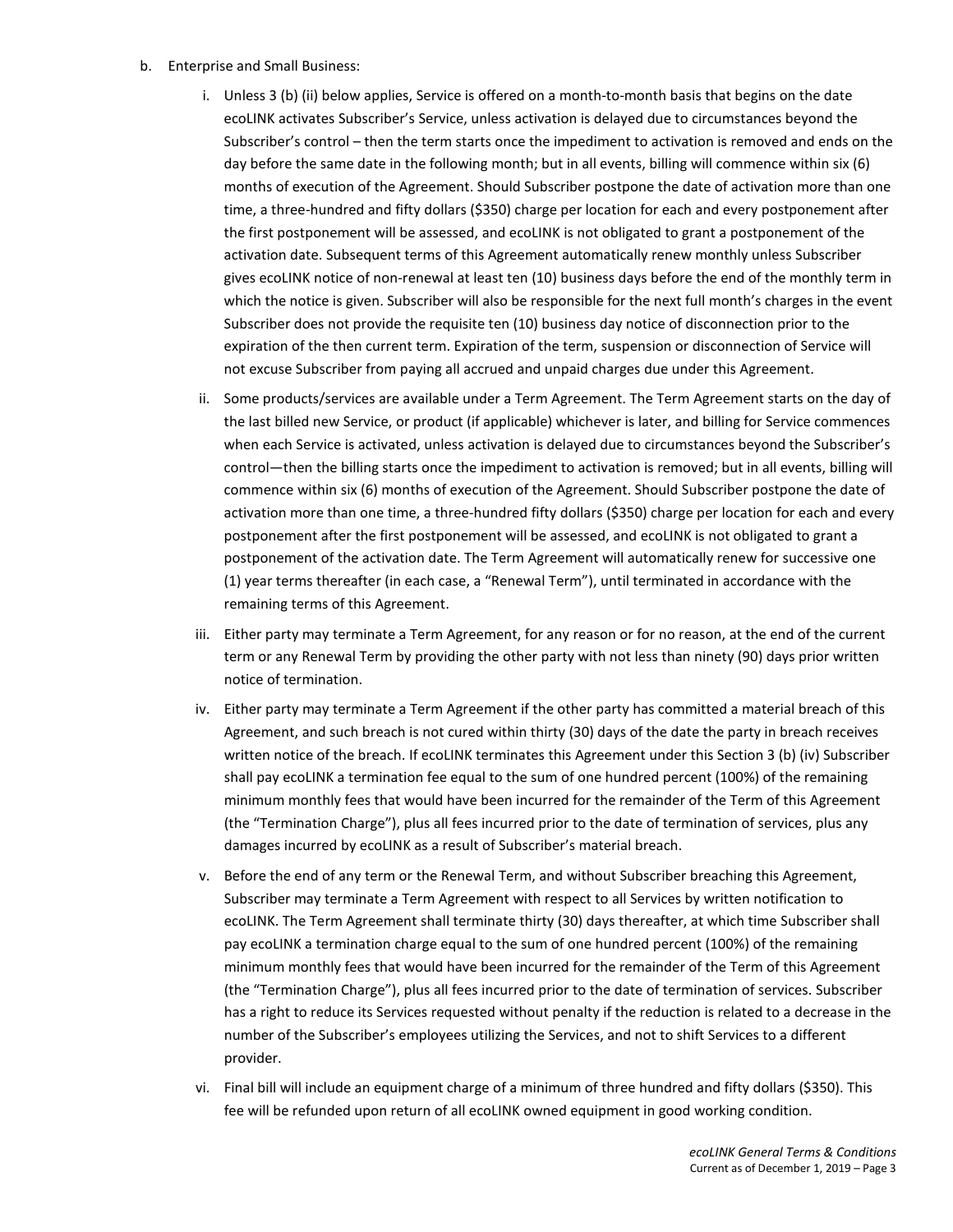4. **RATES AND CHARGES.** The rates and charges for the Services are set forth in the Agreement, together with any and all of ecoLINK's tariffs, as applicable and as amended from time to time. Current installation and monthly fees are posted on ecoLINK's website at www.ecoLINK.coop. Some prices, fees charges, packages, and where applicable, programming, features and functionality are subject to change without notice. Any upgrades in existing Service will be charged at the upgraded level.

5. **TAXES AND SURCHARGES**. In addition to the rates and charges for the Service(s), Subscriber shall be responsible for payment of all local, state, and federal taxes; fees; and surcharges, however designated, imposed on or based upon the provision, sale, or use of the Services and any Equipment, excluding taxes based on ecoLINK's net income. Subscriber shall be responsible for the payment of all surcharges in effect from time to time, including but not limited to USF, PICC and payphone surcharges, as required or permitted by applicable law, regulation, or tariff and/or as specified on the ecoLINK website a[t www.ecoLINK.coop.](http://www.ecolink.coop/)

#### 6. **BILLING AND PAYMENT.**

- a. Charges for all Services shall be billed monthly in advance (except for usage-based charges, which will be billed monthly in arrears, and any other charges which ecoLINK decides to bill in arrears), including but not limited to: activation fees; monthly Service fees; equipment rental fees; usage charges; international usage charges; advanced feature charges; advanced features/add-ons; regulatory recovery fee, universal service fund; 911 fees; federal, state and/or local taxes; disconnection fees; and shipping and handling charges. The amount of such fees and charges shall be published on ecoLINK's website, www.ecoLINK.coop and may change from time to time. ecoLINK may introduce new products and services at special introductory pricing. Introductory pricing may change at ecoLINK's discretion. Monthly invoices will be sent to Subscriber electronically via Subscriber's email on file and/or by mail through the United States Post Office. Failure to receive a bill in no way exempts Subscriber from payment for Service. Any usage charges will be billed in increments that are rounded up to the nearest minute unless otherwise set forth in the rate schedules found on ecoLINK's website.
- b. All charges are due upon Subscriber's receipt of a bill for such amounts. All amounts due hereunder which are not paid by Subscriber within fifteen (15) days from the date of the bill shall become delinquent. Services may be disconnected five (5) days after charges are due if account is not paid in full. Subscriber understands that ecoLINK may issue administrative late fee(s) for monthly charges not paid by stated due date which represent a reasonable estimate of costs to manage past due accounts. ecoLINK does not extend credit to Subscribers and late fees are not interest, a credit service charge or a finance charge. If Service is disconnected, ecoLINK may impose a reconnect charge up to \$25.00, in addition to collecting any outstanding balance, including any late fees, before service is restored. If Subscriber's check is returned for insufficient funds, ecoLINK may impose a service charge up to \$25.00. If Subscriber has not paid amounts due within thirty (30) days of the due date, a collection agency and/or attorney may be engaged to collect amounts due. Subscriber agrees to pay ecoLINK for any amounts due, and all reasonable agency and attorney fees incurred, including, without limitation, court costs.
- c. Subscriber warrants that no monies are owed to ecoLINK from previous accounts with ecoLINK. If ecoLINK finds a prior account with Subscriber where money is owed, then ecoLINK may apply any funds received to that prior account, and service on current account may be subject to disconnection.
- d. Subscriber must notify ecoLINK in writing within thirty (30) days after receiving statement if Subscriber disputes any ecoLINK charges on that statement or Subscriber will be deemed to have waived any right to contest such charges. All notices of disputed charges should be sent to: **ecoLINK Attn: Dispute Notice, PO Box 1178, Okmulgee OK 74447.**

The dispute notice shall set forth in writing in reasonable detail the information concerning the disputed charges and reasons for the dispute. ecoLINK and Subscriber shall attempt in good faith to promptly resolve any objection to the invoiced amount. If the dispute is subsequently resolved in favor of Subscriber, ecoLINK shall issue a credit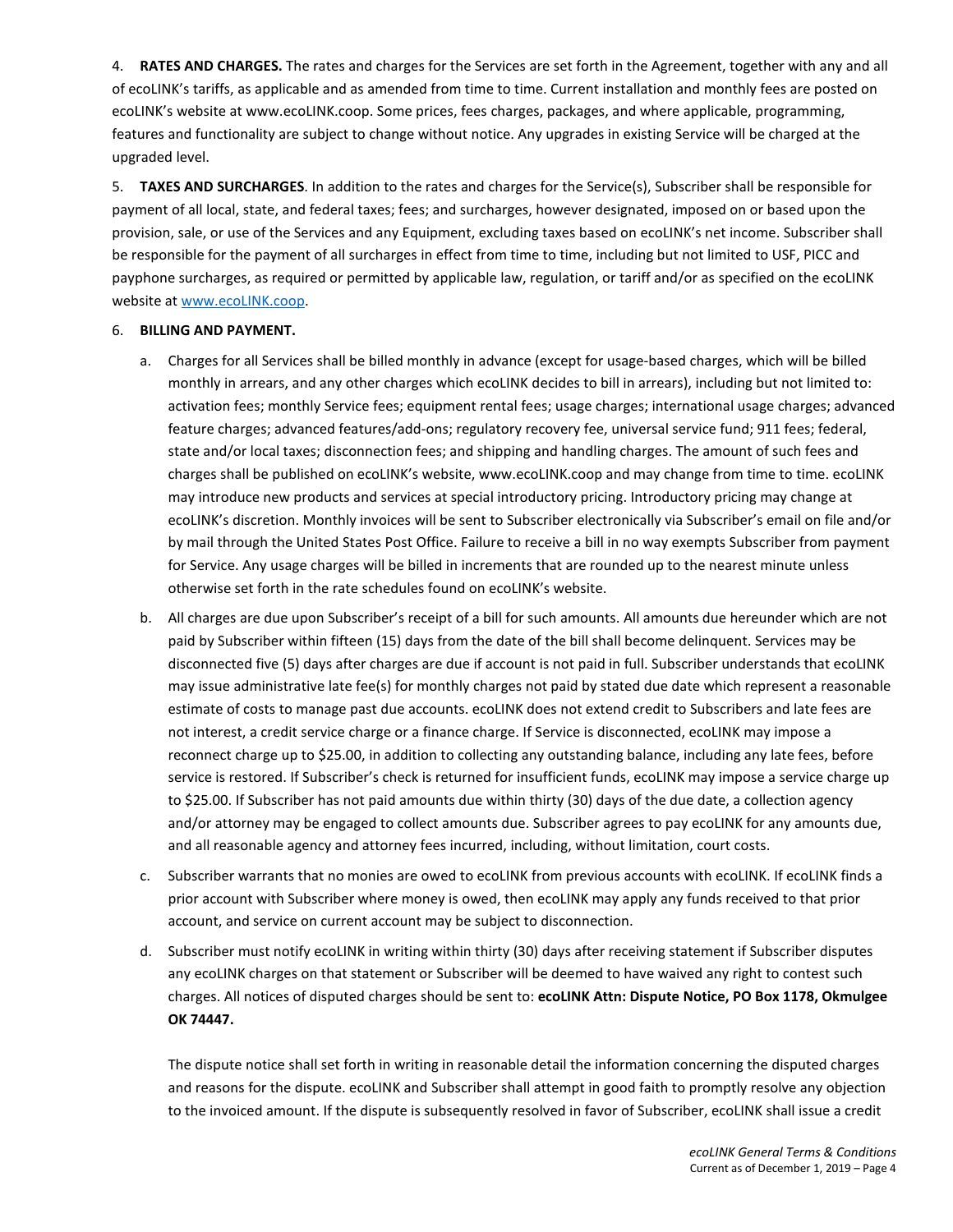on Subscriber's subsequent invoice for the disputed amount. If ecoLINK initiates legal proceedings to collect any amount due hereunder and ecoLINK substantially prevails in such proceedings, then Subscriber shall pay the reasonable attorneys' fees and costs incurred by ecoLINK in prosecuting such proceedings and any appeals therefrom. Any objection to billed charges should be reported to ecoLINK as soon as possible. Questions regarding the ecoLINK's services or charges assessed to a Subscriber's bill may be directed to ecoLINK's Account Services Department at (918) 756-0833. ecoLINK shall investigate the particular case and report the results to the Subscriber. During the period that the disputed amount is under investigation, the Company shall not pursue any collection procedures or assess late fees with regard to the disputed amount. The Subscriber shall be required to pay the undisputed part of the bill, and if not paid, ecoLINK may discontinue service. In the event the disputed charges are not resolved, ecoLINK shall inform the Subscriber that the Subscriber may utilize the complaint procedures of the Commission's Consumer Services Division. ecoLINK shall provide the Subscriber with the following information: Oklahoma Corporation Commission Consumer Services Division, P.O. Box 52000-2000, Oklahoma City, Oklahoma 73152-2000, (405) 521-2331 or (800) 522-8154, 8 a.m. to 4:30 p.m. Monday through Friday.

- e. Fees are defined as follows:
	- i. Activation Fee Covers charges for setting up an account and activating it on ecoLINK's system.
	- ii. Service Call Fee Covers charges for service calls to the Subscriber's home or business where the source of the outage, interruption, irregularity or nature of the issue is not the fault of ecoLINK nor ecoLINK's use of the equipment.
	- iii. Monthly Service Fee This is the basic charge associated with Subscriber's Service. This fee includes the calling charges defined by Subscriber's plan; the features associated with Subscriber's plan and basic account Service.
	- iv. Equipment Rental Fees This is the charge associated with the rental of equipment for the sole purpose of use in connection with the Service.
	- v. Usage Charges Calls to directory assistance and other information services.
	- vi. International Usage Charges Fees associated with calls to locations outside of the US (including Alaska and Hawaii), Canada and the US territories within the North American Numbering Plan.
	- vii. Advanced Features, Add-Ons and Premium Services ecoLINK charges additional fees for enhanced features and services such as Virtual Phone Numbers.
	- viii. Universal Service Fund The Universal Service Fund (USF) provides support to promote access to telecommunications services at reasonable rates for those living in rural and high-cost areas, incomeeligible consumers, rural health care facilities, schools, and libraries. All telephone companies that provide service between states and internationally, including wireless companies, must contribute a percentage of their revenues derived from these services to the USF.
	- ix. Taxes ecoLINK is required to bill and collect local, state, and federal taxes imposed on ecoLINK Subscribers by the various taxing authorities. ecoLINK passes all taxes it collects on to the appropriate taxing authority.
	- x. 911 Fees State and/or local governments may assess fees on ecoLINK to pay for emergency services in Subscriber's community. ecoLINK bills and collects 911 fees from its Subscribers and remits such fees to the appropriate authority. Depending on where Subscriber resides, these fees can vary widely. ecoLINK is committed to supporting public safety services and resources in Oklahoma.
- f. Discontinuance of Service. ecoLINK reserves the right to change, suspend or discontinue the Service generally, or to disconnect Service or a service component, at any time as defined in the then-current Tariffs. If ecoLINK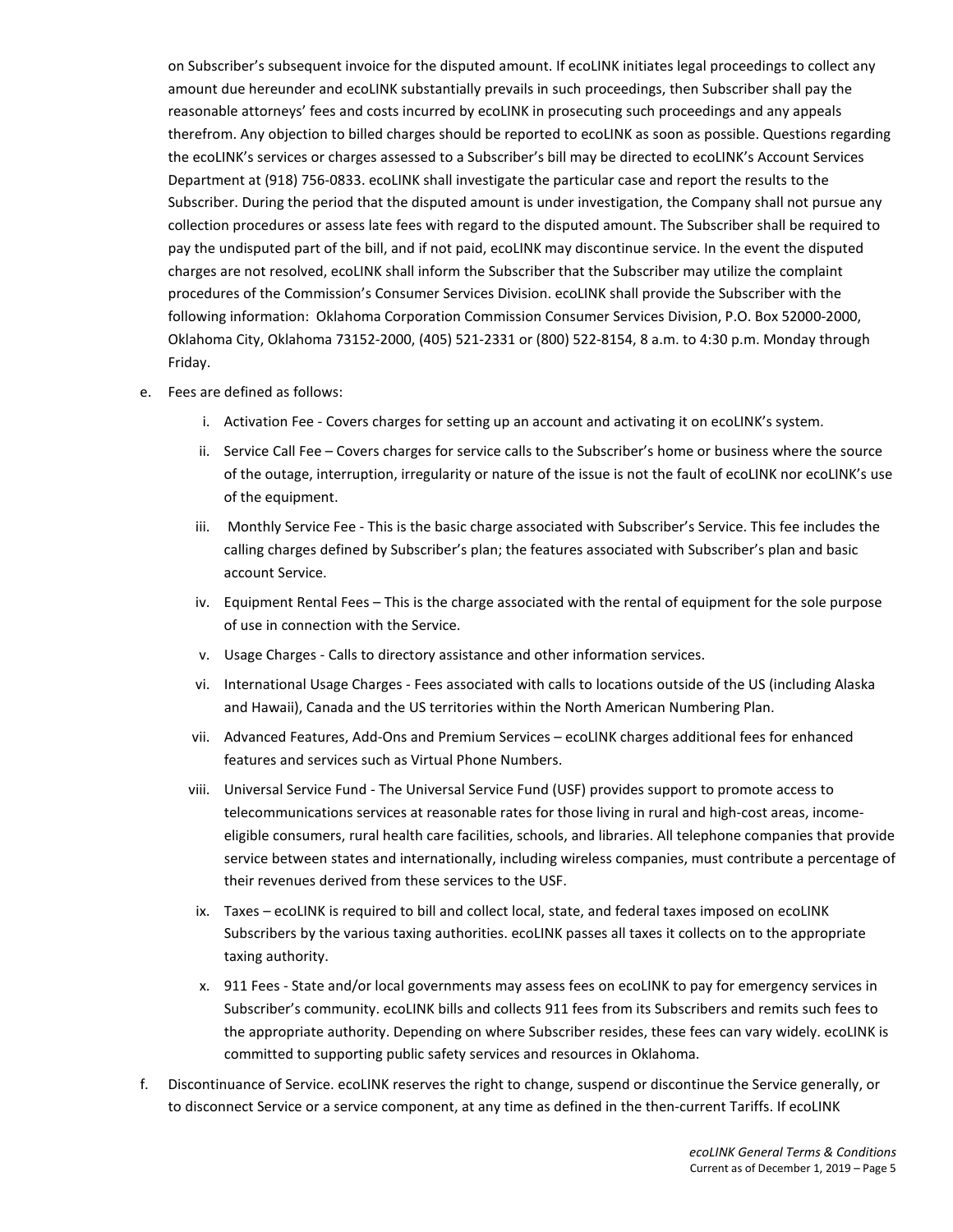discontinues the Service generally, or disconnects a Subscriber's Service without a stated reason, the Subscriber will only be responsible for charges accrued through the date of disconnection, including a pro-rated portion of the final month's charges. If Service is disconnected on account of Subscriber's breach of any provision of this Agreement, Subscriber will be responsible for the full charges to the end of the current term, including, without limitation, unbilled charges, plus the termination fee, if applicable, all of which will immediately become due and payable. ecoLINK will pursue collection for unpaid amounts on disconnected accounts and may report to credit bureaus.

g. Taxes. State and local governments may assess taxes, surcharges and/or fees on use of ecoLINK Service. These charges may be a flat fee or a percentage of ecoLINK charges and may change from time to time without notice. These charges are based on the rates applicable to the address provided to ecoLINK by Subscriber. Subscriber is responsible for all applicable federal, state, provincial, municipal, local or other governmental sales, use, excise, value-added, personal property, public utility or other taxes, fees or charges now in force or enacted in the future, that arise from or as a result of subscription or use or payment for the Service or equipment. Such amounts are in addition to payment for the Service or equipment and will be billed to Subscriber as set forth in this Agreement. If Subscriber is exempt from payment of such taxes, Subscriber must provide ecoLINK with an original certificate that satisfies applicable legal requirements attesting to tax exempt status. Tax exemption will only apply from and after the date ecoLINK receives such certificate.

7. **EQUIPMENT.** Depending on the level of Service selected by Subscriber, certain equipment will be required for service. This may Include an Optical Network terminal, in-home fiber cable, gigabit switch, etc. ("Equipment"). ecoLINK will supply Subscriber with the Equipment, which shall at all times remain the property of ecoLINK, shall not be tampered with, and upon termination or cancelation of Service shall be returned to ecoLINK in the same condition as existed at the time of delivery, reasonable wear and tear excluded. Failure to return Equipment to ecoLINK may result in a Subscriber being liable for and charged with the full cost of replacing the Equipment. If received Equipment is visibly damaged, Subscriber must contact ecoLINK's Account Services department immediately at (918) 756-0833.

- a. Equipment Rentals. In addition to the other services referred to in this Agreement, ecoLINK may rent Equipment to Subscribers for the sole purpose of use in connection with the Service. Typically, this will be one or more Wi-Fi extenders. The term of use of the Equipment will be coterminous with the end of the term for the Service and any extensions thereof; Subscriber will be deemed to have accepted the items five (5) days after each is delivered and installed unless Subscriber notifies ecoLINK in writing to the contrary. Subscriber may return any defective Equipment to ecoLINK for replacement if it has not been misused or damaged by Subscriber, their agents or invitees. Furthermore, Subscriber shall be responsible for ensuring that any ecoLINK Equipment is maintained in a secure location, and Subscriber shall be fully liable for all costs and charges associated with damage to or loss of ecoLINK Equipment.
	- i. If Subscriber is not in default under this Agreement, the End of Contract (EOC) options for Equipment are:
		- 1. to automatically renew the term for other services including the Equipment;
		- 2. return the Equipment.
			- a. If Subscriber elects to return Equipment to ecoLINK upon expiration of the contract, Subscriber must notify ecoLINK in writing of Subscriber's intent at least thirty (30) days prior to contract expiration and Equipment must be returned to ecoLINK immediately upon the EOC. The Equipment must be in good condition and working order, reasonable wear and tear expected ("Good Working Order"). ecoLINK reserves the right to recover full reimbursement from Subscriber for the reasonable cost and expense incurred by ecoLINK to restore such Equipment to Good Working Order. If the equipment is not returned to ecoLINK at EOC, ecoLINK shall bill Subscriber for the full retail price of the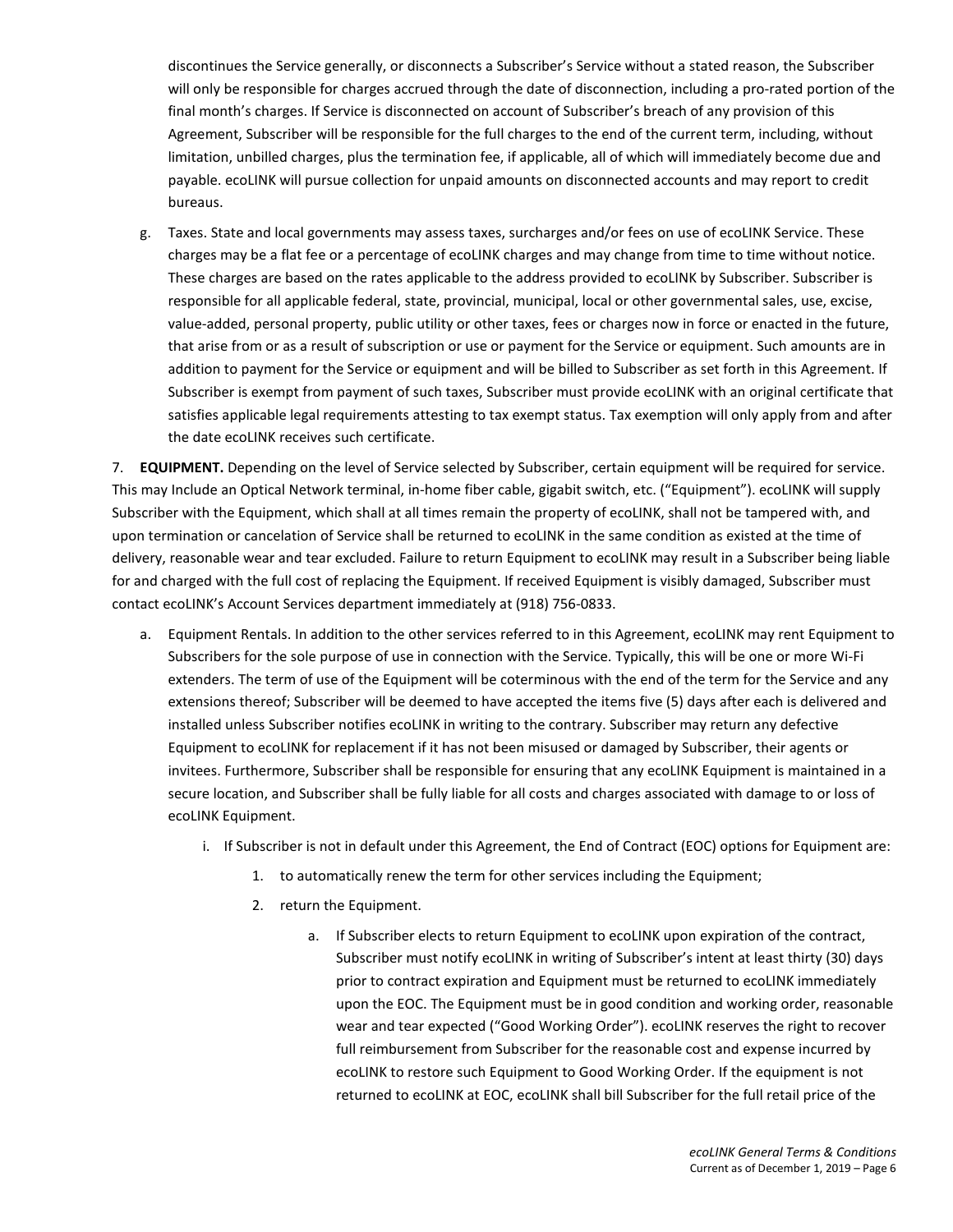equipment. Return Equipment to ecoLINK's main office at 2001 South Wood Drive, Okmulgee, OK 74447. Subscriber is responsible for any costs associated with deinstallation, packing, proper content labeling and return of the Equipment. Prior to return of Equipment, Subscriber is responsible for removing all Subscriber information and data, including programs not licensed to the Equipment. ecoLINK has no obligation to remove Subscriber information or any other party's information from any Equipment. The return of Equipment shall constitute a full release by Subscriber of any leasehold rights or possessory interest in the Equipment.

8. **AUTHORIZED USER.** Subscriber and members of Subscriber's household, including guests of Subscriber, are the only authorized users of the Service and must comply with the Agreement. Subscriber may not sell, transfer, lease, encumber or assign all or part of the Service. If Subscriber installs a wireless router, no one outside of Subscriber's household may access the Service through Subscriber's account. Subscriber is responsible for all traffic coming into or from Subscriber's account even if it is an unauthorized user. Subscriber shall assure that any use of the Service complies with all applicable laws, regulations and rules. This limitation on authorized users includes, but is not limited to, hosting applications such as the provision of email, FTP (File Transfer Protocol), HTTP (Hypertext Transfer Protocol), VoIP (Voice Over Internet Protocol), and Telnet access. Although resale of such services is prohibited, a business rate plan allows for the hosting of these services for the business's own purpose (e.g., employee email, basic business website for marketing).

9. **INSTALLATION.** Installation of the Service means that Service has been made available to Subscriber, which, depending on the level of Service available to and selected by Subscriber, may include access to data or voice. ecoLINK cannot guarantee the Service can be provisioned to a specific location. ecoLINK may, in its sole discretion, accept or reject any potential Subscriber. Because of the complex nature of the Service, availability, and the underlying infrastructure, it may not be possible to provide the Service to everyone. Where, after installation has begun for a Subscriber, it is learned that Service is not reasonably possible, ecoLINK will cancel the installation process and refund any money Subscriber paid for installation. Installation includes up to one thousand (1,000) feet of fiber strand to the residence or business and continues to the equipment provided by ecoLINK. Any work outside of the scope of this installation may incur an additional charge. Pricing varies dependent on specifics of the situation. Please contact ecoLINK at (918) 756-0833 for more information.

If Subscriber rents or otherwise does not own the residence, **Subscriber represents and warrants that Subscriber is authorized by the property owner to order installation of the Services**, and Subscriber acknowledges that it may be a requirement to provide written evidence that all permissions necessary for ecoLINK to perform installation services have been received. If ecoLINK incurs any costs or losses, including attorneys' fees, because Subscriber did not get the necessary authorization(s) for ecoLINK to install the equipment required for the Services, Subscriber is responsible for reimbursing ecoLINK for those costs or losses. Acceptance of these Terms does not guarantee that ecoLINK will install or provide any Services. ecoLINK may need a separate agreement with Subscriber or Subscriber's landlord to install the Services.

10. **ACCESS TO SUBSCRIBER'S PROPERTY.** As a condition of receiving services, Subscriber grants to ecoLINK authorization to enter premises to construct, install, maintain, inspect and/or replace all Equipment necessary to provide Services. If Subscriber is not the owner of the premise, **Subscriber warrants that he/she has authority to grant such access to ecoLINK or that he/she has obtained the consent from the owner of the premises for ecoLINK to install and maintain Equipment as indicated on work order.**

**11. EASEMENT ON SUBSCRIBER'S PROPERTY.** In consideration of receiving Service from ecoLINK, Subscriber hereby grants or will grant to ecoLINK or East Central Electric Cooperative any easements required by ecoLINK or ECE on, under, over or through Subscriber's real estate for purposes of extending fiber optic cable so to provide Service to Subscriber and others as well as to perform maintenance, service upgrades and periodic clearing of rights of way. When economically feasible, all extensions shall follow any existing utility easements.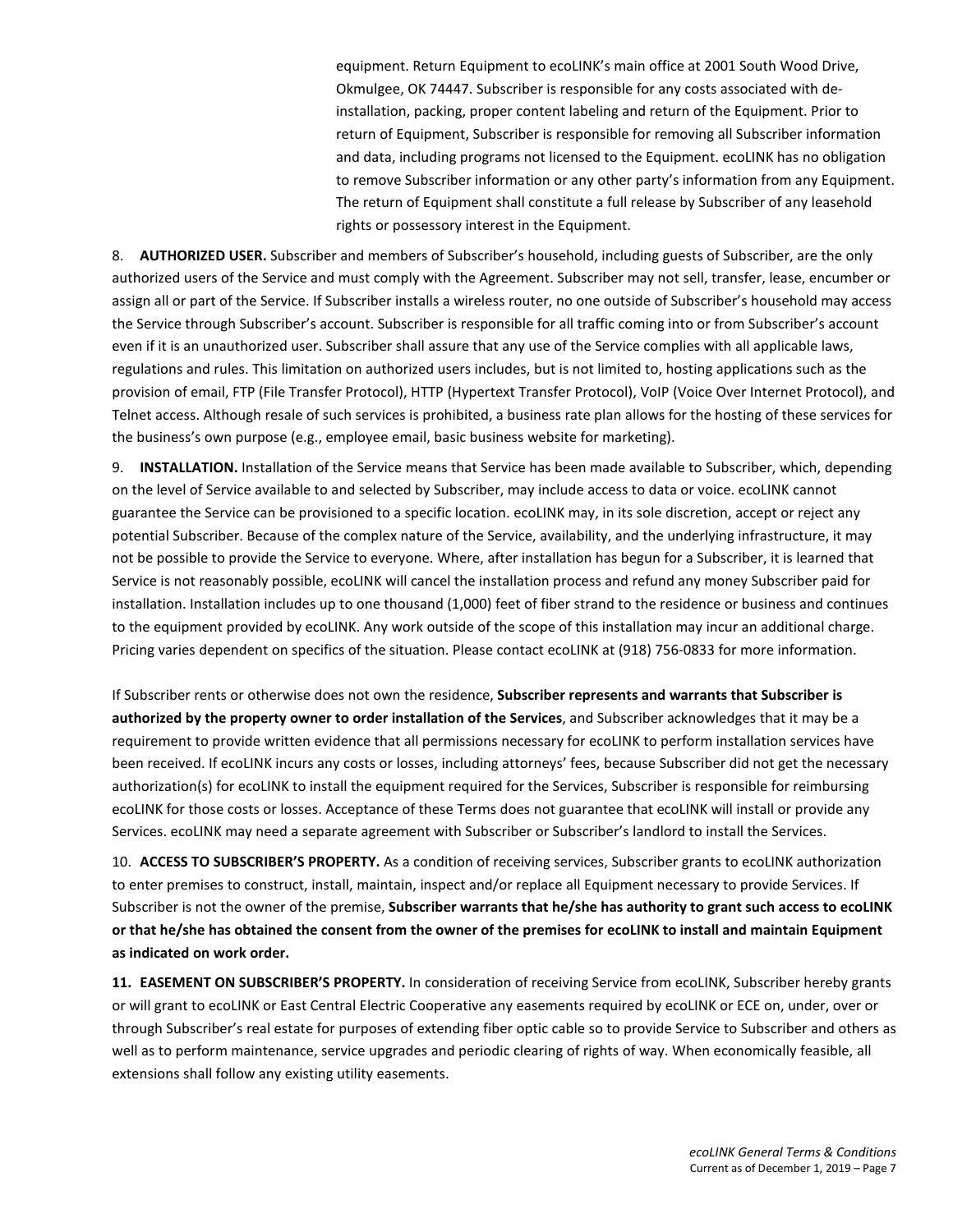#### 12. **UNAUTHORIZED USE OF SERVICES.**

- a. ecoLINK shall have the right (but not the obligation) to take protective action against Subscriber to protect ecoLINK's network from any unauthorized use found in these Terms. Protective action may include, without limitation, the temporary blocking of Subscriber's traffic until the applicable problem is resolved (in ecoLINK's reasonable discretion). The Service does not support and ecoLINK will not accept 976/900 and such other call types in which charges are placed on an end-user's bill, and ecoLINK might be expected to act as a collection agent. Use of predictive dialers for more than five percent (5%) of all calls made is prohibited without ecoLINK's written consent. No Use with Auto-Dialer (or "Robo-Dialer"): In addition to any applicable limitations pursuant to the AUP (Acceptable Use Policy, section 19 herein), Subscriber may not use the UC Voice Service with (or in connection with) an auto dialer (or "Robo-dialer"), which ecoLINK will determine, in its reasonable discretion, based upon analysis of Subscriber's traffic patterns in the ordinary course of business.
- b. Unlawful Uses. Subscriber shall use the Service and the Equipment only for lawful purposes. ecoLINK reserves the right to immediately disconnect Subscriber's Service without notice, if, in ecoLINK's sole and absolute discretion, ecoLINK determines that Subscriber has used the Service or the Equipment for an unlawful purpose. In the event of such disconnection, Subscriber will be responsible for the full charges to the end of the current term, including, without limitation, unbilled charges, plus a termination fee, if applicable, all of which will become immediately due and payable upon disconnection of Subscriber's Service. If ecoLINK believes that Subscriber has used the Service or the Equipment for an unlawful purpose, ecoLINK may forward the relevant communication and other information, including Subscriber's identity, to the appropriate authorities for investigation and prosecution. Subscriber hereby consents to ecoLINK's forwarding of any such communications and information to these authorities. In addition, ecoLINK will provide information in response to law enforcement requests, lawful government requests, subpoenas, court orders, to protect its rights and property and in the case where failure to disclose the information may lead to imminent harm to the Subscriber or others.
- c. Inappropriate Conduct. Subscriber shall not use the Service or the Equipment in any way that is threatening, abusive, harassing, defamatory, libelous, deceptive, fraudulent, invasive of another's privacy or any similar behavior. ecoLINK reserves the right to immediately disconnect Subscriber's Service without notice, if, in ecoLINK's sole and absolute discretion, ecoLINK determines that Subscriber has used the Service or the Equipment in any of the aforementioned ways. In the event of such disconnection, Subscriber will be responsible for the full charges to the end of the current term, including, without limitation, unbilled charges, plus a termination fee, if applicable, all of which will become immediately due and payable upon disconnection of Subscriber's Service. If ecoLINK believes that Subscriber has used the Service or the Equipment in any of the aforementioned ways, ecoLINK may forward the relevant communication and other information, including Subscriber's identity, to the appropriate authorities for investigation and prosecution. Subscriber hereby consents to ecoLINK's forwarding of any such communications and information to these authorities. In addition, ecoLINK will provide information in response to law enforcement requests, subpoenas, or court orders to protect its rights and property, and in the case where failure to disclose the information may lead to imminent harm to the Subscriber or others. Furthermore, ecoLINK reserves all of its rights at law and equity to proceed against anyone who uses the Service illegally or improperly.
- d. Tampering. Subscriber shall not change the electronic serial number or Equipment identifier of the Equipment to perform a factory reset of the Equipment without ecoLINK's prior written consent. ecoLINK reserves the right to disconnect Subscriber's Service if ecoLINK believes that Subscriber has tampered with the Equipment. In the event of such disconnection, Subscriber will remain responsible for the full charges to the end of the current term, including, without limitation, unbilled charges, plus a termination fee, if applicable, all of which will immediately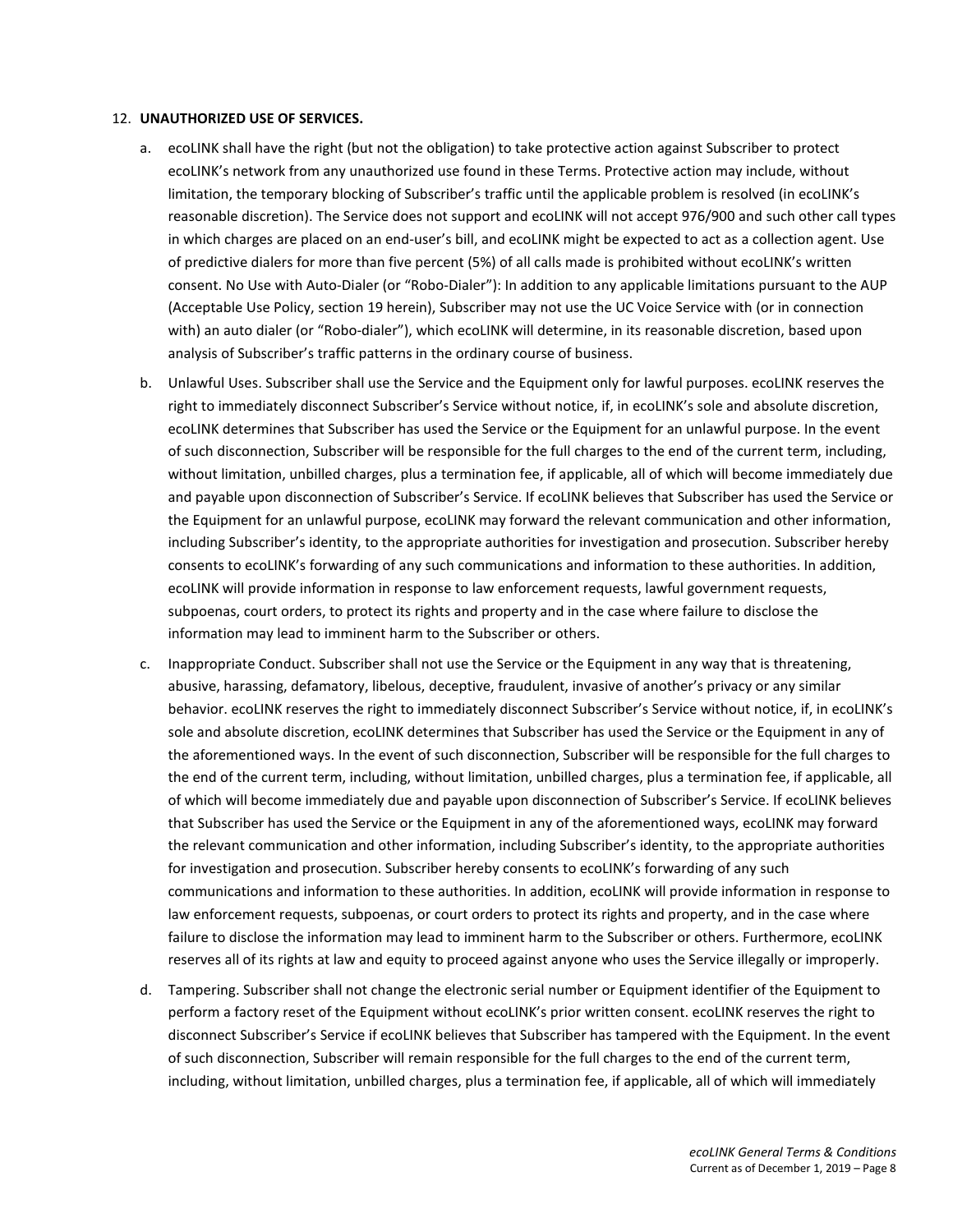become due and payable. Subscriber shall not attempt to hack or otherwise disrupt the Service or make any use of the Service that is inconsistent with its intended purpose.

e. Theft of Service. The receipt of Services without authorization is a crime. Subscriber understands that the law prohibits willful damage, alteration or destruction of Equipment. Subscriber may be subject to both civil and criminal penalties for such conduct. Subscriber shall not move Equipment to another location or use it at an address other than the Service address without prior written authorization from ecoLINK. Subscriber shall not use the Service in a manner calculated to avoid ecoLINK policies and procedures. Subscriber shall not obtain or use the Service in an improper manner. Subscriber shall notify ecoLINK immediately, in writing or by calling ecoLINK at (918) 756-0833, if the Equipment is stolen or if Subscriber becomes aware at any time that Subscriber's Service is being stolen, fraudulently used, or otherwise being used in an unauthorized manner. When Subscriber calls or writes, Subscriber must provide Subscriber's account number and a detailed description of the circumstances of the Equipment theft, fraudulent use, or unauthorized use of Service. Failure to do so in a timely manner may result in the disconnection of Subscriber's Service and additional charges to Subscriber. Until such time as ecoLINK receives notice of the theft, fraudulent use, or unauthorized use, Subscriber will be liable for all use of the Service using Equipment stolen from Subscriber and any and all stolen, fraudulent, or unauthorized use of the Service. ecoLINK reserves all its rights at law and equity to proceed against anyone who uses the Service illegally or improperly.

Subscriber is responsible for implementing appropriate security measures when using the Services, including taking whatever steps are necessary to ensure that Subscriber's data is not accessed by unauthorized third parties. ecoLINK is not responsible for any damages to users of the Services that may be caused by unauthorized third parties.

f. ecoLINK reserves the right to immediately disconnect Subscriber's Service without notice, if, in ecoLINK's sole and absolute discretion, it is determined that Subscriber has used the Service or the Equipment in any way that violates ecoLINK's Acceptable Use Policy in section 18 of these Terms.

# 13. **COPYRIGHT; TRADEMARK; UNAUTHORISED USE OF EQUIPMENT, FIRMWARE OR SOFTWARE**

- a. Copyright; Trademark. The Service and Equipment, and any firmware or software used to provide the Service, or provided to Subscriber in conjunction with providing the Service, or embedded in the Equipment, and all Service, information, documents and materials on ecoLINK's websites are protected by trademark, copyright or other intellectual property laws and international treaty provisions. All of ecoLINK's websites, corporate names, service marks, trademarks, trade names, logos, and domain names (collectively "marks") are and will at all times remain ecoLINK's exclusive property. Nothing in this Agreement grants Subscriber the right or license to use any of ecoLINK's marks.
	- i. ecoLINK complies with the Online Copyright Infringement Liability Act of 1998 (17 U.S.C. § 512). As required by that Act, this policy reserves the right for ecoLINK to terminate the internet service of Subscribers who repeatedly infringe copyrights.
	- ii. Policy:
		- 1. Pursuant to the Digital Millennium Copyright Act ("DMCA"), copyright owners may notify a service provider such as ecoLINK of alleged copyright infringement carried out on the provider's network.
		- 2. When ecoLINK receives a notification of copyright infringement, it will take the following steps:
			- a. First warning Letter or email is sent to Subscriber notifying them of their copyright infringement and violation of ecoLINK's Terms. This letter will also inform them that ecoLINK may suspend or terminate service if violation continues.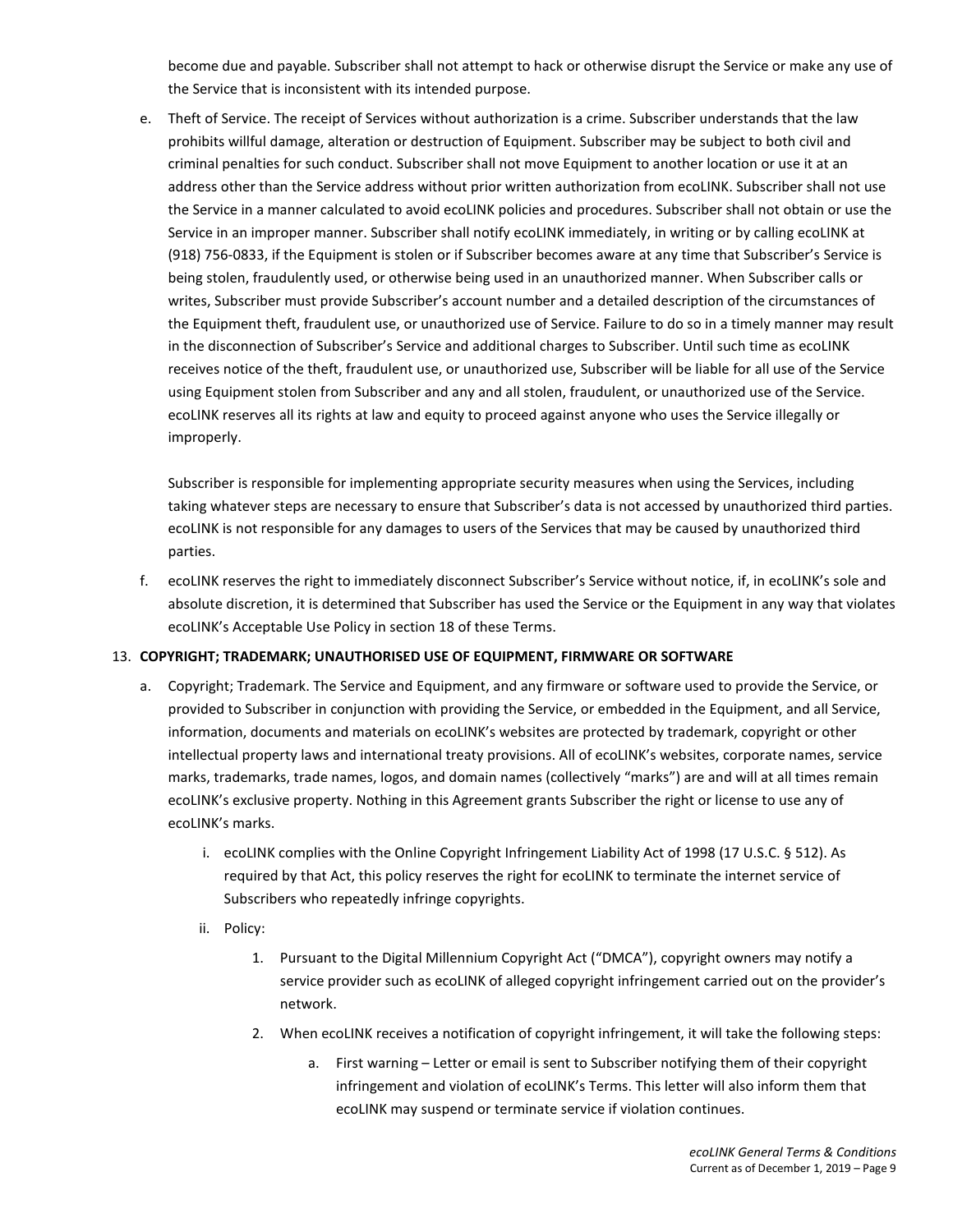- b. Final warning If there is a second offense in a twelve- (12-) month period, ecoLINK will issue a final warning letter to the Subscriber. This letter will be sent via certified mail. This letter will notify the Subscriber of their copyright infringement and violation of ecoLINK's Terms. The letter will also inform the Subscriber that ecoLINK will suspend or terminate service if violation continues.
- c. Notice of termination If there is a third offense in a twelve- (12-) month period, ecoLINK will terminate the service and send a letter to the Subscriber via certified mail. This letter will notify the Subscriber that their account has been terminated effective immediately and that equipment should be returned to ecoLINK.
- 3. ecoLINK reserves the right to act immediately and without notice to suspend or terminate services in response to a court order or other legal requirements that certain conduct be stopped, or when ecoLINK determines the conduct may:
	- a. Expose ecoLINK to sanctions, prosecution or civil action;
	- b. Cause harm to or interfere with the integrity or normal operations of ecoLINK's network or facilities;
	- c. Interfere with another person's use of ecoLINK Services or the Internet;
	- d. Damage or disparage the reputation of ecoLINK or its services; or
	- e. Otherwise present a risk of harm to ecoLINK or ecoLINK's Subscribers or their employees, officers, directors, agents, or other representatives.
- iii. Record Retention:
	- 1. All Copyright Infringement Notifications and supporting documentation shall be kept at ecoLINK headquarters for three (3) years.
	- 2. All correspondence with the Subscriber shall be retained in ecoLINK's imaging system for a minimum of three (3) years.
	- 3. A database that includes account number, date of notification, etc. will also be kept of all Copyright Infringement Notifications.
- iv. Responsibility:
	- 1. The president of ecoLINK is listed as the FCC and ISP Designated Agent and will be the primary point of contact for all Copyright Infringement Notifications. This position, with the help of IT and Subscriber support, are responsible for carrying out the steps of this policy defined in this section.
- b. Unauthorized Use of Equipment, Firmware or Software. Subscriber has not been granted any license to use the firmware or software used to provide the Service or provided to Subscriber in conjunction with providing the Service, or embedded in the Equipment, other than a nontransferable, revocable license to use such firmware or software in object code form (without making any modification thereto) strictly in accordance to this Agreement. Subscriber expressly agrees the Equipment is exclusively for use in connection with the Service and that ecoLINK will not provide any passwords, codes or other information or assistance that would enable Subscriber to use the Equipment for any other purpose. ecoLINK reserves the right to prohibit the use of any interface equipment that ecoLINK has not provided to Subscriber. Subscriber hereby represents and warrants that Subscriber possess all required rights, including software and/or firmware licenses, to use any interface equipment that ecoLINK has not provided to Subscriber. In addition, Subscriber shall indemnify and hold ecoLINK harmless against any and all liability arising out of Subscriber's use of such interface Equipment with the Service. Subscriber shall not reverse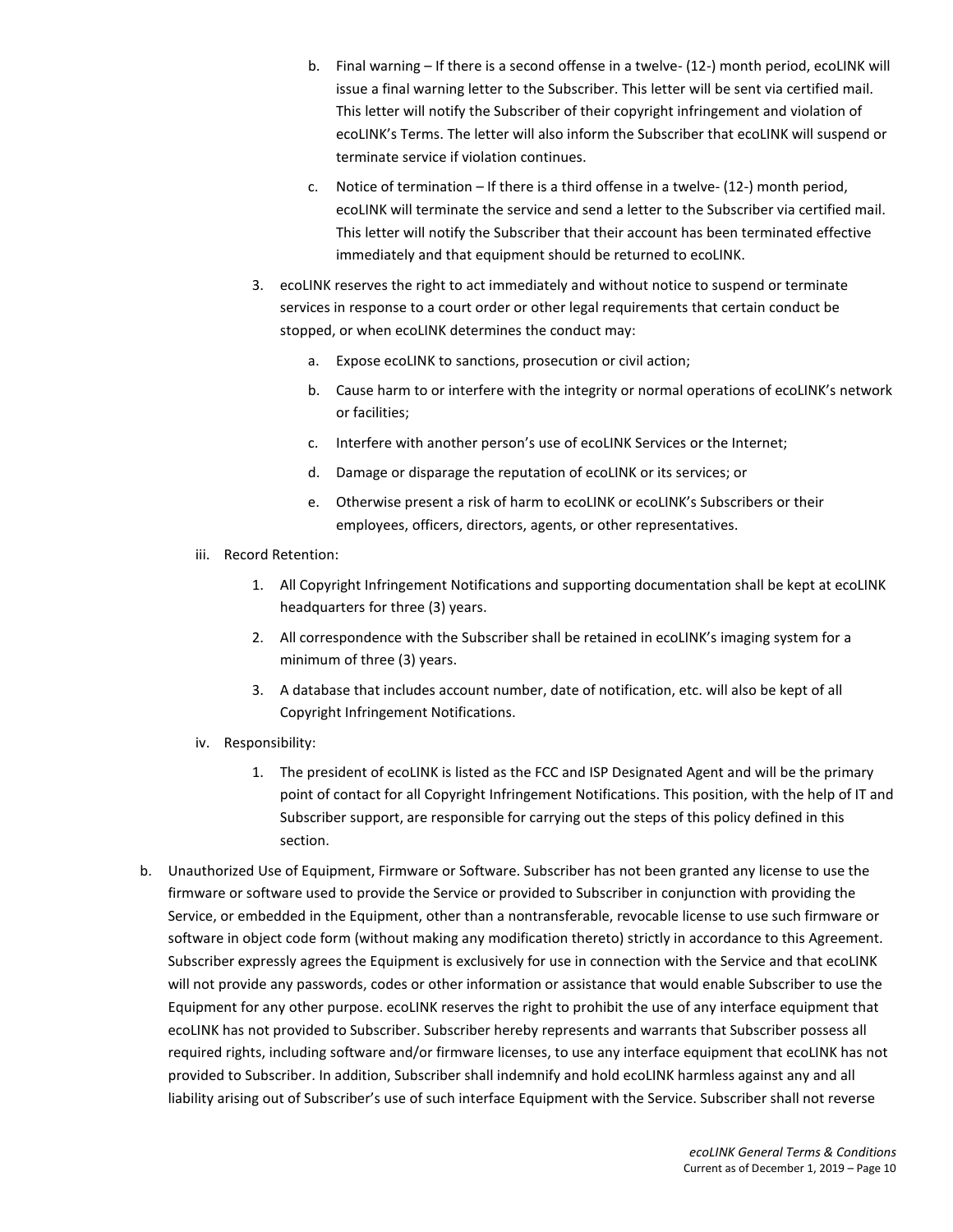compile, disassemble, reverse engineer, or otherwise attempt to derive the source code from the binary code of the firmware or software.

14. **ecoLINK'S USE OF EQUIPMENT.** Subscriber agrees and understands ecoLINK may utilize the Equipment provided by ecoLINK to the Subscriber to extend coverage of the fiber optic network for ecoLINK's or other Subscribers' use. Such use will utilize an account and network independent of the Subscriber's Service and will not impede or restrict Subscriber's Service.

15. **GENERAL RESTRICTIONS ON THE SERVICE.** The internet access speeds quoted are the maximum rates by which downstream internet access data may be transferred between ecoLINK facilities and the network interface device at Subscriber's premise. The maximum rate is not guaranteed and may vary. The quoted speeds should not be confused with the speed at which Subscriber receives and sends internet access data through the public internet as such speeds are impacted by many factors beyond control of ecoLINK. Actual internet speeds vary due to many factors including the capacity or performance of a computer and its configuration, wiring and any wireless configuration, destination and traffic on the internet, internal network or other factors at the internet site with which Subscriber is communicating, congestion on the network and the general speed of the public internet. The actual speed may affect Subscriber's online experience, including ability to view streaming video and speed of downloads. Except as otherwise provided by law, ecoLINK reserves the right to implement network management controls to optimize and ensure that adequate speed and data transfer is available to all internet service Subscribers. ecoLINK may contract with third parties to provide portions of the Service. If the Service Order includes "Unlimited" SIP Trunking Service, the following restrictions and limitations also apply:

- a. Standard Business Use: The SIP Trunking Service is provided for Standard Business Use. ecoLINK reserves the right to ensure that Subscriber's (and Subscriber's Subscriber(s) or Subscriber(s)) use of the SIP Trunking Service is consistent with Standard Business Use and otherwise complies with these Terms. If ecoLINK determines that Subscriber (or Subscriber's customer(s) or Subscriber(s)) are not using the SIP Trunking Service for Standard Business Use, ecoLINK may, in addition to all other rights and remedies pursuant to these Terms, notify Subscriber and allow Subscriber the opportunity to cure any such use within ten (10) calendar days. Subscriber may cure by stopping any such use, buying more trunks to comply with Standard Business Use, or change Subscriber's (or Subscriber's customer(s) or Subscriber(s)) use of the SIP Trunking Service in any other way that is consistent with Standard Business Use.
- b. Inbound and Outbound Minute Thresholds: Each SIP trunk will utilize no more than 2,000 combined inbound and outbound minutes (excluding international or toll-free calling) in any calendar month (or billing cycle, if applicable). Additionally, ecoLINK reserves the right to, in any combination, (i) immediately terminate the Service, (ii) charge a minimum inappropriate use fee of \$500.00 and/or charge \$0.05 per minute for all calls made during such periods of prohibited use (plus applicable toll free and international charges), whichever is higher, to Subscriber's payment method of record, and (iii) all applicable termination fees described in these Terms.

16. **MONITORING THE SERVICE**. ecoLINK has no obligation to monitor the Service but may do so and disclose information regarding use of the Service for any reason if ecoLINK, in its sole discretion, believes it is reasonable to do so, including to: satisfy laws, regulations, or governmental or legal requests; operate the Service properly; or protect itself and its Subscribers. ecoLINK may immediately remove Subscriber material or information from ecoLINK servers, in whole or in part, which ecoLINK, in its sole and absolute discretion, determines to infringe another's property rights or to violate the Agreement.

# 17. **SUBSCRIBER RESTRICTIONS.** Subscriber shall not:

- a. Copy or adapt the Service for any purpose, except as specifically permitted under this Agreement; including offering access to the internet to anyone not located at the service address associated with the account.
- b. Use the Service except in accordance with all applicable laws and regulations, and except as set forth in any documentation or instructions provided by ecoLINK;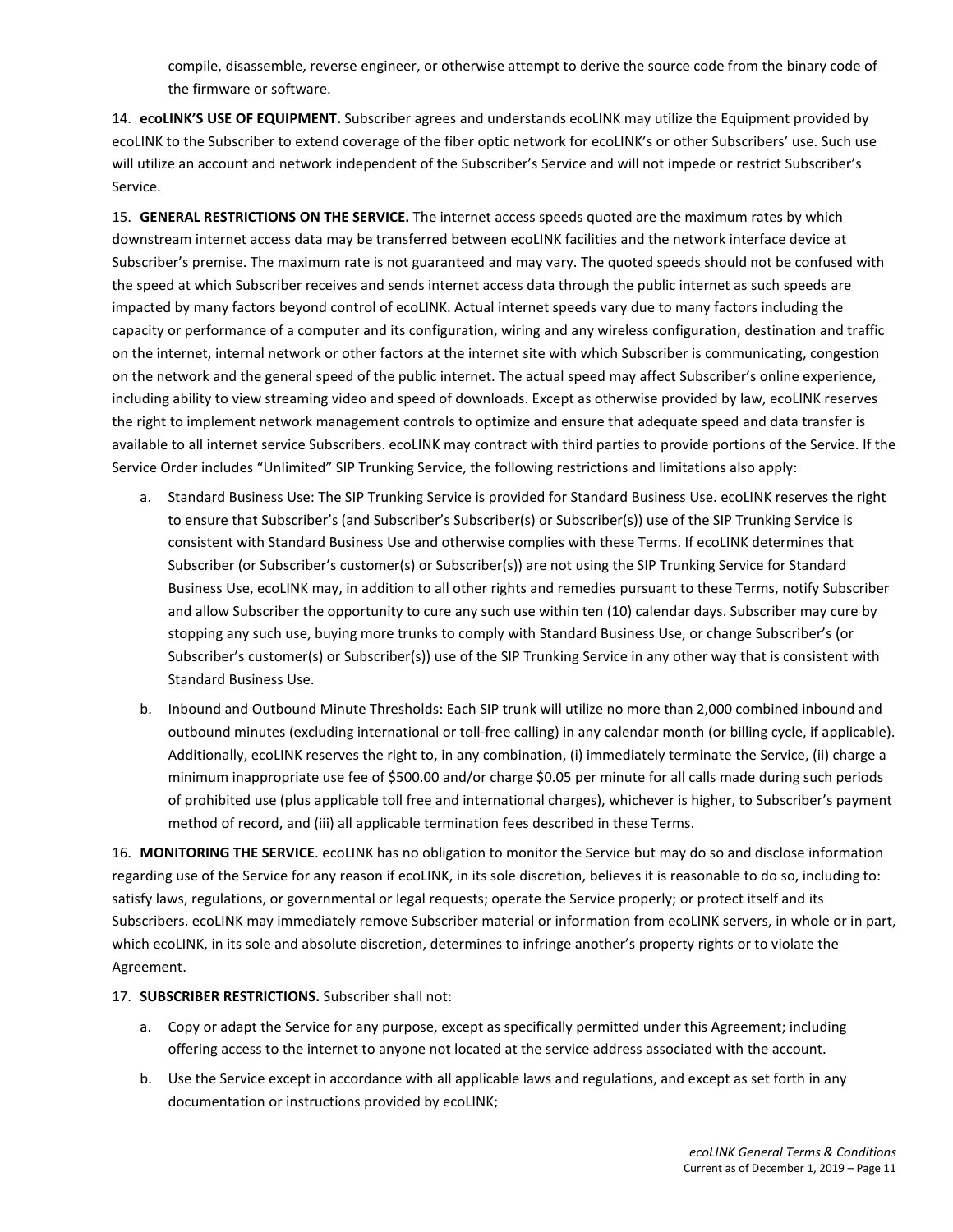- c. Reverse engineer, translate, decompile, or disassemble the Service;
- d. Use the Service in any outsourcing, application service provider, time-sharing or service bureau arrangement, including, without limitation, any use to provide Service or process data for the benefit of, or on behalf of, any third party other than the Subscriber;
- e. Cause or permit the disabling or circumvention of any security mechanism contained in or associated with the Service; or f) Delete, alter, cover, or distort any copyright or other proprietary notices or trademarks.

#### 18. **ACCEPTABLE USE POLICY (AUP).**

- a. Subscriber shall not use or allow others to use the Service for illegal or inappropriate activities, including but not limited to: invading another person's privacy; unlawfully using, possessing, posting, transmitting, or disseminating obscene, profane, or pornographic material; posting, transmitting, distributing or disseminating content that is unlawful, threatening, abusive, harassing, libelous, slanderous, defamatory, or otherwise offensive or objectionable. ecoLINK has no responsibility for the accuracy, completeness, value, or usefulness of any content, advice, or opinions contained in any emails, third-party web sites, message boards, chat rooms, social networks, or online services. The internet may contain material that is unsuitable for minors, and Subscriber agrees to supervise and to accept sole responsibility and liability for any use of the Service by minors through Subscriber's account. ecoLINK may take any legal and technical remedies to enforce or prevent the violation of this AUP.
- b. Content. Subscriber will be liable for any and all liability that may arise out of the content transmitted by Subscriber or to any person, whether authorized or unauthorized, using Subscriber's Service or equipment (each such person, a "User"). Subscriber shall assure that Subscriber's and Subscriber's User's use of the Service and content comply at all times with all applicable laws, regulations, and written and electronic instructions for use. ecoLINK reserves the right to disconnect or suspend Subscriber's Service and remove Subscriber's or Subscriber's Users' content from the Service, if ecoLINK determines, in ecoLINK's sole and absolute discretion, that such use or content does not conform with the requirements set forth in this Agreement or interferes with ecoLINK's ability to provide Service to Subscriber or others. ecoLINK's action or inaction under this Section will not constitute any review or approval of Subscriber's or Subscriber's Users' use or content.
- c. Usage Review: ecoLINK reserves the right to review usage of all its plans to ensure Subscriber is not abusing them. Subscriber agrees to use ecoLINK Services for normal voice or fax calls and will not employ methods or equipment to take advantage of the Services by using the voice or fax services excessively or for means not intended by ecoLINK. ecoLINK may terminate Service immediately if it determines, in its sole discretion, a Subscriber is abusing its plans. ecoLINK reserves the right to at any time to enforce this policy. For subscribers where usage to high-cost areas (for example such as calls to rural numbers, Alaska, or Hawaii) exceeds five percent (5%) of total call traffic, or more than five percent (5%) of call volume lasts less than ten (10) seconds, such usage may be deemed excessive in the sole discretion of ecoLINK. For such usage, Subscriber agrees to pay a per minute or per page fee surcharge in excess of established levels at the current ecoLINK rates. The surcharge is currently \$0.03 per minute and/or \$0.03 per fax page. This surcharge applies to all plans, including the unlimited plans. Alternately, in the sole discretion of ecoLINK, Subscriber's Service may be immediately terminated.
- d. Small Business Unlimited Definition: ecoLINK's definition of "unlimited usage" is based on the combined number of inbound and outbound voice minutes and fax pages (excluding all ecoLINK advertising and informational messages). ecoLINK reserves the right to, at any time, enforce this policy in accordance with its terms. If the average voice usage exceeds 3,000 minutes per extension or over 500 fax pages within any thirty (30) day period, such usage shall be deemed excessive. In that event, Subscriber agrees to pay a per minute or per page surcharge, which is currently \$0.03 per minute and/or \$0.03 per fax page. This overage fee applies to all plans including the unlimited plans. Alternatively, in the sole discretion of ecoLINK, Subscriber's Service may be immediately terminated.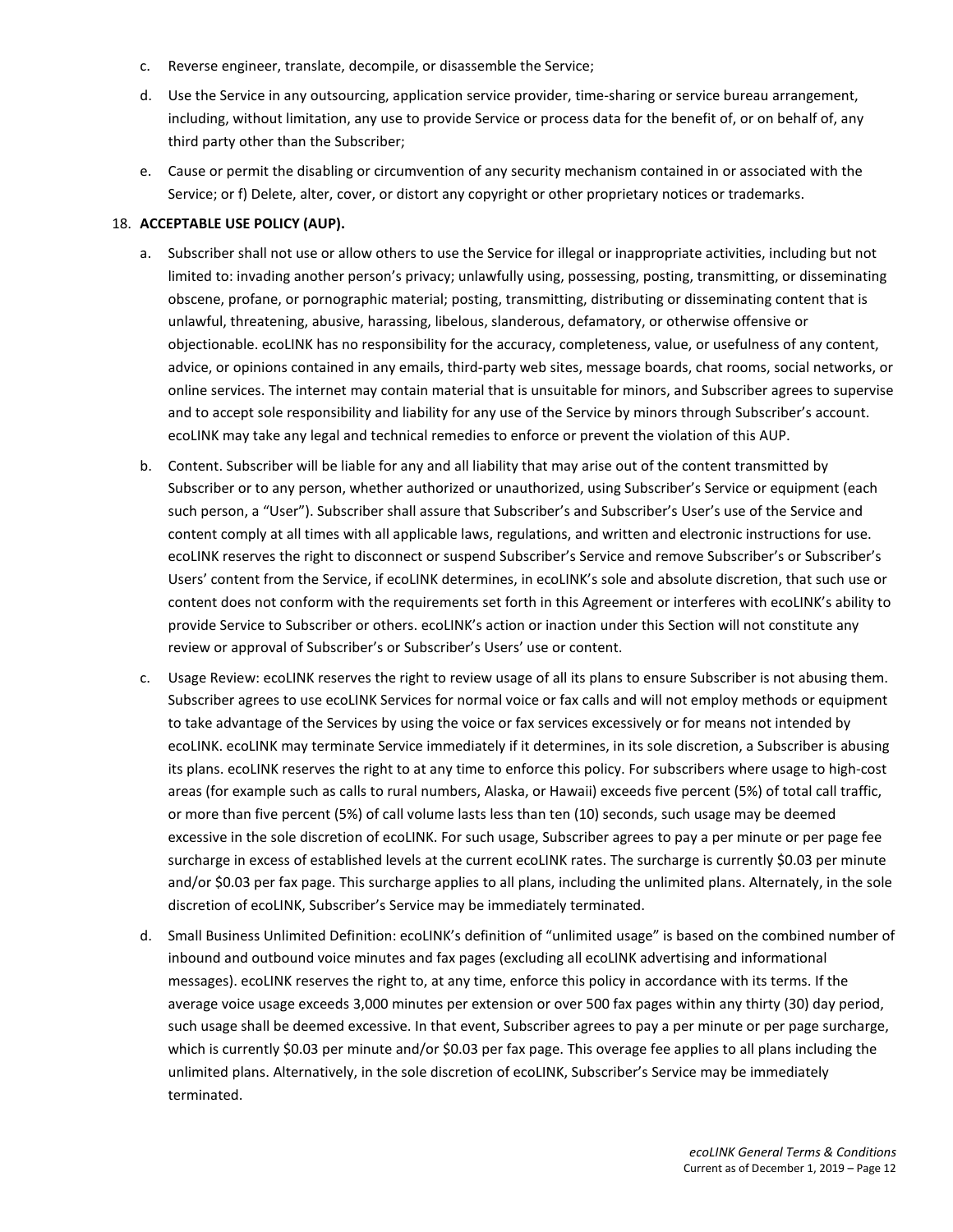e. Abuse of e-mail; Spamming: Mass e-mailing and "mail-bombing" (sending mass e-mail or deliberately sending excessively large attachments to one recipient) are prohibited. Business-class accounts may have different volume limitations and usage will be judged by type of account and the use. Forging e-mail headers (transmission information) is prohibited. Using another computer, without authorization, to send e-mail messages or to retransmit e-mail messages for the purpose of misleading recipients as to the origin is prohibited. Use of e-mail to harass or intimidate other users is prohibited. Violation of the CAN-SPAM Act of 2003, or of any state or federal law regulating e-mail, is a violation of the AUP and ecoLINK, LLC reserves the right to seek damages and other available relief against you and/or any third parties as applicable. For purposes of the AUP, such violations are determined by ecoLINK, LLC in its sole discretion.

19. **DISCLAIMER OF WARRANTIES and LIMITATION OF LIABILITY.** THE SERVICE AND THE EQUIPMENT ARE PROVIDED ON AN "AS IS" AND "AS AVAILABLE" BASIS. ecoLINK AND ITS SUPPLIERS DO NOT WARRANT THE PERFORMANCE OF THE SERVICE, THAT THE SERVICE WILL BE UNINTERRUPTED, ERROR-FREE OR FREE OF VIRUSES OR OTHER HARMFUL COMPONENTS. ecoLINK AND ITS SUPPLIERS MAKE NO EXPRESS WARRANTIES REGARDING THE SERVICE AND THE EQUIPMENT AND DISCLAIM ALL IMPLIED WARRANTIES INCLUDING, BUT NOT LIMITED TO, WARRANTIES OF TITLE, NONINFRINGEMENT, MERCHANTABILITY, AND FITNESS FOR A PARTICULAR PURPOSE.

ecoLINK AND ITS PARENT COMPANY, AND EACH OF THEIR OFFICERS, DIRECTORS, EMPLOYEES, SUBSIDIARIES, AFFILIATES, AGENTS, SUPPLIERS AND VENDORS (COLLECTIVELY "ecoLINK PARTIES") WILL HAVE NO LIABILITY FOR ANY CLAIMS, LOSSES, ACTIONS, DAMAGES, SUITS OR PROCEEDINGS IN CONNECTION WITH THE SERVICE AND THE EQUIPMENT RESULTING FROM: (I) AVAILABILITY OR QUALITY WITHIN THE COVERAGE AREA REGARDLESS OF THE CAUSE(S) OF THE PROBLEM; (II) OTHER USERS ACCESSING SUBSCRIBER'S DEVICE; (III) VARIATIONS IN THE SPEED OR BANDWIDTH AVAILABILITY TO EACH DEVICE CONNECTED TO THE ecoLINK NETWORK; (IV) SECURITY BREACHES; (V) EAVESDROPPING; INTERCEPTION OF TRAFFIC SENT OR RECEIVED USING THE SERVICE; (VI) SUBSCRIBER'S RELIANCE ON OR USE OF THE SERVICE; (VII) INTERRUPTIONS (INCLUDING DUE TO MAINTENANCE), DELETION OF FILES, ERRORS OR DEFECTS REGARDLESS OF WHETHER SUBSCRIBER'S DATA IS MAINTAINED ON THE ecoLINK SERVERS OR SUBSCRIBER DEVICE(S); (VIII) DELAYS IN OPERATION, TRANSMISSIONS, CORRUPTION OF DATA, INVALID DESTINATIONS OR ANY FAILURE OF PERFORMANCE OF THE SERVICE; (IX) USE OF THE SERVICE BY SUBSCRIBER OR A THIRD PARTY THAT INFRINGES A THIRD PARTY'S COPYRIGHT, PATENT, TRADEMARK, TRADE SECRET, CONFIDENTIALITY, PRIVACY, OTHER INTELLECTUAL PROPERTY, PROPRIETARY OR CONTRACTUAL RIGHTS; OR (X) ACCURACY, COMPLETENESS, AND USEFULNESS OF ANY THIRD PARTY PRODUCTS, SERVICES OR INFORMATION OR THE MERCHANTABILITY OF SUCH ITEMS (INCLUDING ANY SUCH ITEMS OFFERED THROUGH CO-BRANDED WEB SITES LINKED FROM THE ecoLINK WEB SITES).

THE ecoLINK PARTIES WILL HAVE NO LIABILITY WHATSOEVER FOR (I) SUBSCRIBER FAILURE TO PROPERLY INSTALL, USE OR OPERATE THE EQUIPMENT OR (II) ANY DAMAGE TO OR LOSS OR DESTRUCTION OF ANY OF SUBSCRIBER'S DEVICES, SOFTWARE, FILES, DATA, PERIPHERALS OR PROPERTY DUE TO SUBSCRIBER'S INSTALLATION, ATTEMPTED INSTALLATION, USE, REPAIR OR REMOVAL OF THE EQUIPMENT.

THE FOREGOING LIMITATIONS APPLY TO THE ACTS, OMISSIONS, NEGLIGENCE AND GROSS NEGLIGENCE OF THE ecoLINK PARTIES WHICH, BUT FOR THIS PROVISION, WOULD GIVE RISE TO THE CAUSE OF ACTION AGAINST ANY ecoLINK PARTY IN CONTRACT, TORT, OR ANY OTHER LEGAL DOCTRINE. SUBSCRIBER'S EXCLUSIVE AND ONLY REMEDIES UNDER THE AGREEMENT ARE AS EXPRESSLY SET FORTH IN THE AGREEMENT.

THE CUMULATIVE LIABILITY OF ANY ecoLINK PARTY TO SUBSCRIBER FOR ANY AND ALL CLAIMS RELATING TO THE USE OF THE SERVICE AND THE EQUIPMENT WILL NOT EXCEED THE TOTAL AMOUNT OF SERVCE FEES PAID DURING THE THREE MONTHS IMMEDIATELY PRECEDING A CLAIM. NOTWITHSTANDING ANYTHING CONTAINED IN THIS AGREEMENT TO THE CONTRARY, NO ecoLINK PARTIES WILL, UNDER ANY CIRCUMSTANCES, BE LIABLE TO SUBSCRIBER OR ANY THIRD PARTY FOR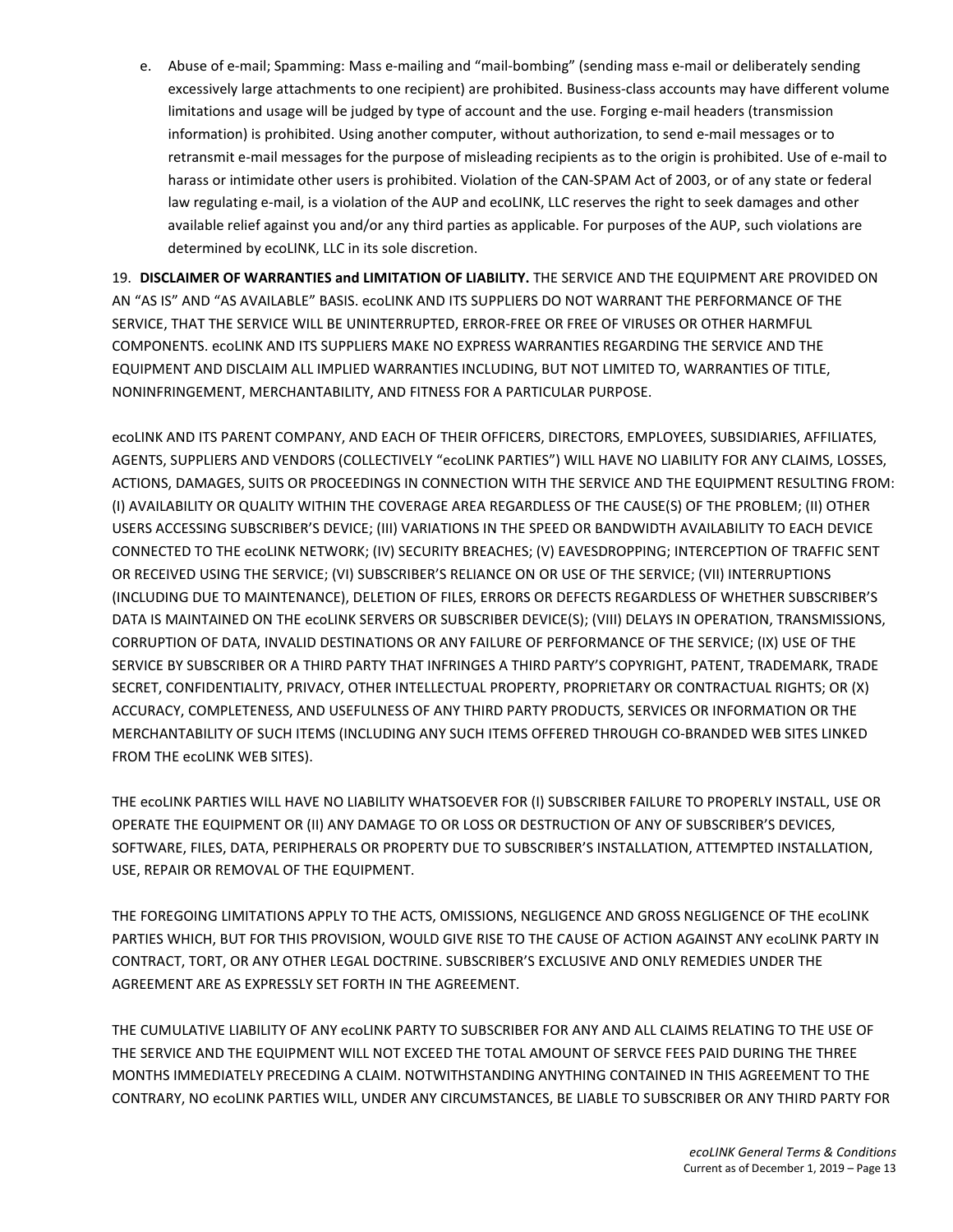CONSEQUENTIAL, INCIDENTAL, SPECIAL, PUNITIVE OR EXEMPLARY DAMAGES ARISING OUT OF OR RELATED TO THE AGREEMENT, INCLUDING, BUT NOT LIMITED TO, LOST PROFITS OR LOSS OF BUSINESS.

SUBSCRIBER MAY HAVE OTHER RIGHTS UNDER CERTAIN LAWS IN CERTAIN STATES WHICH DO NOT ALLOW THE EXCLUSION OF IMPLIED WARRANTIES, OR THE EXCLUSION OR LIMITATION OF CERTAIN DAMAGES.

ecoLINK's aggregate liability under this agreement will in no event exceed the Service charges with respect to the affected time period.

20. **INDEMNIFICATION**. Subscriber agrees to defend, indemnify and hold the ecoLINK Parties harmless from and against all third party claims, demands, suits, actions, judgments, losses, costs, damages including, but not limited to, direct, indirect, and consequential damages, attorney's fees and expenses that a ecoLINK Party may sustain or incur by reason of Subscriber's use or misuse of the Service or the equipment provided by ecoLINK for use of the Service, or such use or misuse by anyone else through Subscriber's account including, but not limited to, by such use or misuse (i) in violation of applicable laws or regulations or the terms of the Agreement; (ii) in connection with any claims for infringement of any intellectual property rights arising from or in connection with such use or misuse; (iii) in any manner that harms any person or results in the personal injury or death of any person or in damage to or loss of any tangible or intangible property (including data); or (iv) any claims of the owner of Subscriber's premises in connection with the installation of the Service. The provisions of this agreement are intended to survive termination or expiration of any Agreement or Service.

21. **WAIVER AND PERFORMANCE.** ecoLINK's failure to require strict performance of any term of this Agreement will not be a waiver of ecoLINK's right to require performance of any term or condition of the Agreement. No consent by a Party to, or waiver of, a breach or default by the other, whether expressed or implied, shall constitute a consent to or waiver of any subsequent breach or default.

22. **ELECTRONIC COMMUNICATIONS AND PHONE COMMUNICATIONS.** Subscriber consents as the primary mode of communication to receive notices, documents, disclosures and other communications from ecoLINK about Subscriber's account or Service ("Communications") in an electronic format to Subscriber's contact email address and agrees that the Communications provided to Subscriber by ecoLINK electronically will be deemed "in writing," Subscriber agrees to regularly check his/her email account for Communications. Further, Subscriber agrees to keep ecoLINK updated with preferred email account(s) which Subscriber agrees to monitor. If Subscriber does not desire to receive Communications from ecoLINK electronically or if Subscriber withdraws consent to receive such Communications electronically, then at ecoLINK's discretion, Subscriber may be required to stop using the Service. The withdrawal of Subscriber's consent will not affect the legal validity and enforceability of any electronic Communications provided or business transacted between ecoLINK and Subscriber prior to the time Subscriber withdraws their consent.

- a. Phone Calling and Texting. In addition, Subscriber hereby agrees that Subscriber's execution of the Agreement or use of the Service constitutes Subscriber's express written consent to receive automated and manually dialed calls, text messages, and pre-recorded messages at the phone number(s) provided by Subscriber to ecoLINK in connection with the Service. Consent to receiving autodialed calls, text messages, and/or pre-recorded messages from ecoLINK is not required to purchase products or services from ecoLINK.
- b. Changing Subscriber Contact Preferences. Subscriber may exercise Subscriber's option to not receive any marketing communications from and/or automated or manually dialed calls, text messages and pre-recorded messages from ecoLINK by going to ecoLINK's SmartHub online portal or app, or calling ecoLINK at (918) 756-0833. Subscriber may also text STOP in response to any text message from ecoLINK to stop receiving text messages from ecoLINK.

23. **JURISDICTION.** The Agreement shall be interpreted, construed, and enforced in accordance with the laws of the State of Oklahoma, without regard to conflict of law provisions. To the extent any suit is filed related to this Agreement, the federal and state courts located in Oklahoma alone have jurisdiction over all disputes arising out of or related to the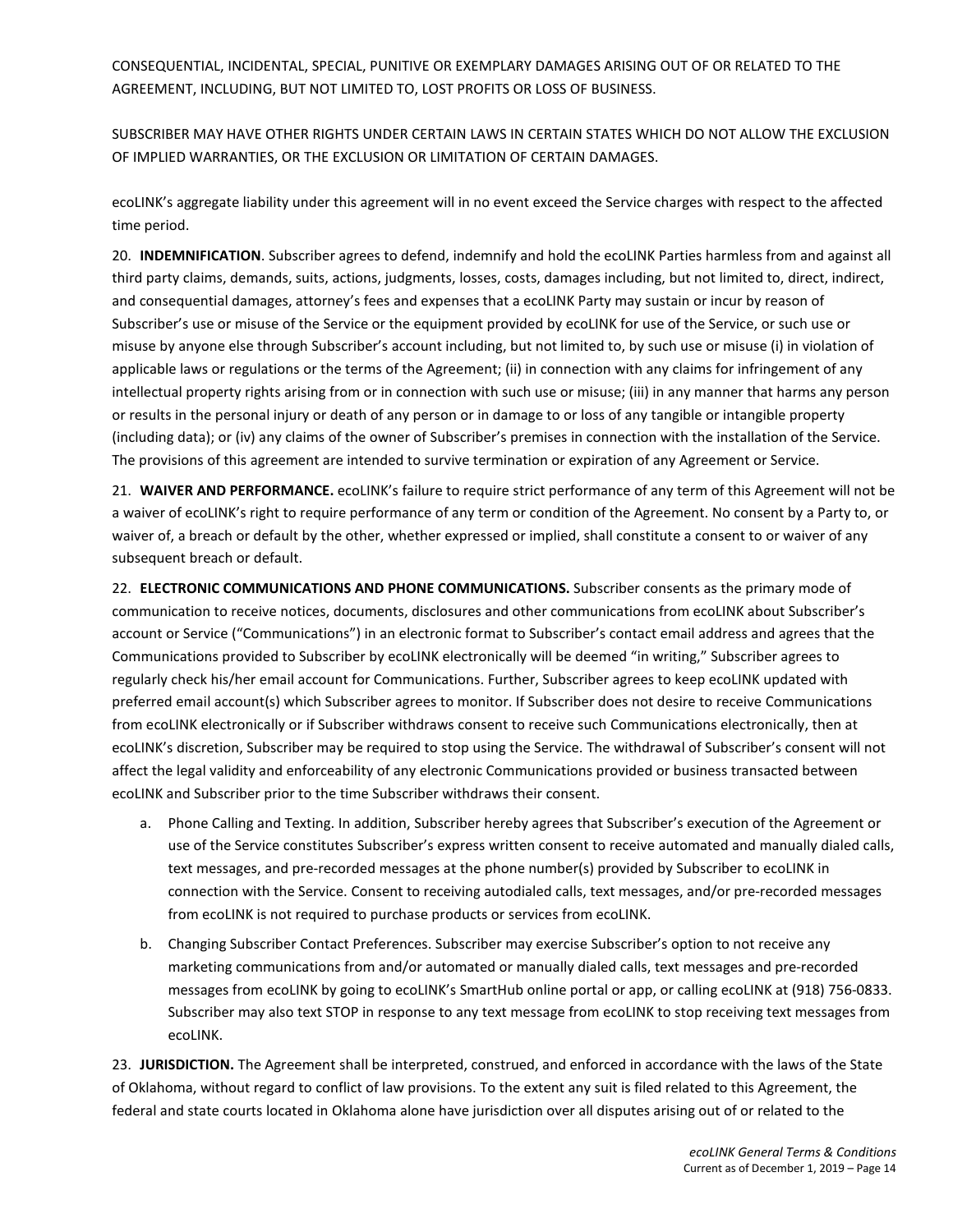Agreement and the Service. Subscriber consents to the personal jurisdiction of the District Court sitting in Okmulgee County, Oklahoma, with respect to such matters and waives Subscriber's rights to removal.

### **24. PRIVACY POLICY.**

- a. The Services may use, in whole or in part, a managed data network, the public internet and third-party networks to transmit voice and other communications. ecoLINK will take reasonable measures with respect to the secure transmission of the Service. ecoLINK will treat Subscriber's personal information in accordance with its thencurrent Privacy Policy (available at www.ecoLINK.coop/legal) and the terms of this Agreement. The ecoLINK Privacy Policy is incorporated into this Agreement by reference. Subscriber agrees to the terms of the Privacy Policy, which describes ecoLINK's use and disclosure of information about Subscriber's account and Subscriber's use of the Service. In the event of a conflict between ecoLINK's Privacy Policy and the other terms of this Agreement, this Agreement shall control.
- b. While providing services to Subscriber, ecoLINK may collect certain information that is made available to ecoLINK solely by virtue of ecoLINK's relationship with Subscriber, such as information about the quantity, technical configuration, type, destination, and amount of Subscriber's use of the telecommunications services Subscriber purchases. This information and related billing information is known as Customer Proprietary Network Information, or CPNI. CPNI does not include Subscriber's name, address, and phone number. ecoLINK may use this information, without further authorization by Subscriber, to offer Subscriber: (i) services of the type Subscriber already purchases from ecoLINK, and (ii) the full range of products and services available from ecoLINK and other ecoLINK companies that may be different from the type of services Subscriber currently purchases. Use of Subscriber's information will permit ecoLINK to offer Subscriber a package of services tailored to Subscriber's specific needs. Without further authorization by Subscriber, ecoLINK may also share Subscriber's information with other ecoLINK companies and affiliates including ecoLINK's parent company, East Central Electric Cooperative.

#### **25. MISCELLANEOUS.**

- a. The Agreement and other agreements referenced herein and located on www.ecoLINK.coop and all other tariffs applicable to the Services purchased by the Subscriber, represents the entire agreement of the Parties with respect to Subscriber's use of Service and supersedes all other agreements, written or oral, between the Parties relating to the Service. Any modification to this Agreement shall be in writing signed by authorized representatives of both Parties.
- b. Subscriber may not assign any rights or delegate any duties under the Agreement without the prior written consent of ecoLINK, and any attempted assignment or delegation without such consent will be void.
- c. This Agreement and any amendment of the terms hereof, may be signed in counterparts, each of which shall constitute an original and all of which together shall constitute one and the same instrument.
- d. If one or more provisions of this Agreement are held to be invalid, illegal, or unenforceable, the validity, legality and enforceability of the remaining provisions will not be affected or impaired thereby. If one or more provisions of this Agreement are inconsistent with the provisions of ecoLINK's tariff related hereto on file with the Oklahoma Corporation Commission, the provisions of the tariff will govern, and the remaining provisions of this Agreement will not be affected or impaired thereby.
- e. Nothing in this Agreement or in the understanding of the parties confers upon the parties the status of agency, partnership, or other form of joint enterprise between the parties.
- f. ecoLINK will not be liable for delays, damages, or failures in performance because of causes beyond its reasonable control, including, but not limited to, acts of a government in its sovereign capacity, acts of war, terrorism, acts of a public enemy, fires, pandemics, earthquakes, acts of God, labor disputes, strikes, work slowdowns, or other laborrelated activity.